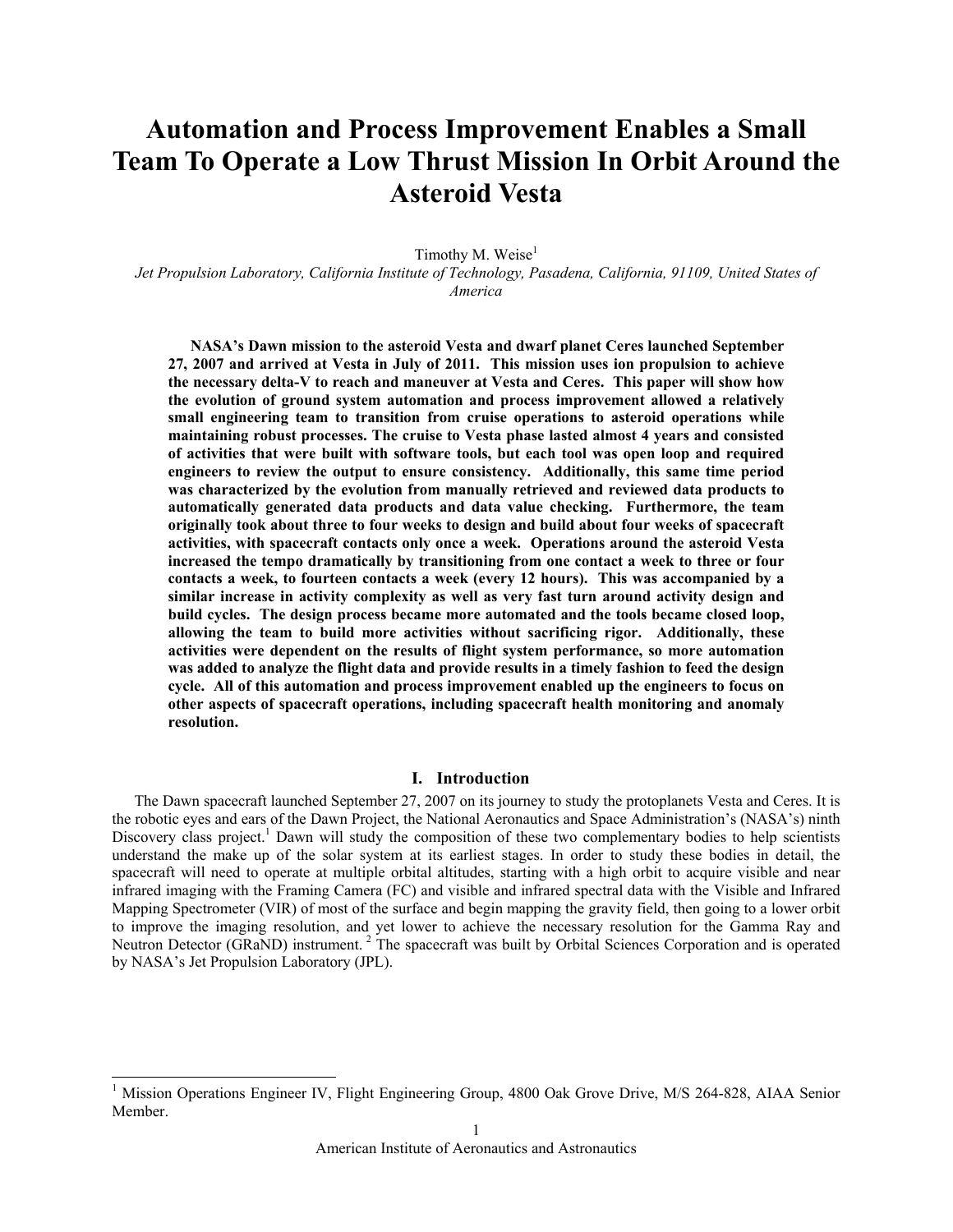One of the most significant enabling technologies of the Dawn spacecraft is the use of solar electric propulsion (SEP) to achieve the required delta-V to transfer from Earth to Vesta, and later from Vesta to Ceres, as well as change orbits at both protoplanets. SEP was first demonstrated on NASA's Deep Space 1 mission, and much of Dawn's SEP design was based on that mission. SEP uses electricity produced from solar arrays to ionize xenon (Xe) gas and then accelerate the ions to produce thrust. This form of propulsion is highly efficient, nearly ten times the efficiency of chemical propulsion. This system will utilize 425 kg of Xe to achieve approximately 11 km/s of orbital velocity change during the mission.<sup>3</sup> While SEP is very efficient, it also has a very low thrust – for Dawn the maximum thrust is around 91 mN, and as the solar distance increases, there is less power available for the SEP

system resulting in even lower thrust. Therefore, to achieve the required delta-V, the SEP system must supply thrust for many hours. In fact, during the cruise phase from Earth to Vesta, the mission design utilized an average thrust duty cycle of about 95%. This translates to interrupting thrust for about eight hours each week to communicate with the operations team on Earth (Fig. 1). After almost four years of flight, the spacecraft arrived at Vesta with an accumulated thruster operation time of about 23,000 hours.

The thrust duty cycle aspect of the mission design drove a significant portion of the Mission Operations System (MOS) processes, procedures, team interfaces, and software tools. Since the spacecraft attitude for thrusting generally was not consistent with the attitude for high-rate communications, it was commanded, via an on-board sequence of commands, to stop



**Figure 1. Dawn Mission Trajectory** 

thrusting, turn the High Gain Antenna (HGA) to Earth, and transmit the engineering telemetry recorded since the last communications session. At the end of the session, the sequence would command the spacecraft back to the thrusting attitude and resume thrusting. During the communication session, the operations team would perform a real time health and status check and uplink any required commands. Later, between sessions, the team would review the recorded telemetry for health and performance assessments. These sequences of commands that implement the flight team's design of activities were built, reviewed, and tested (if necessary) to fit this pattern of thrusting and communicating. With infrequent contacts and almost continuous thrusting, the next sequence of activities was being designed before the previous was complete. That means that performance data could not be folded into the next immediate sequence, but one later.

The last significant aspect of the MOS is that the Dawn mission is a Discovery Class mission, which bounds the project costs to a certain amount. The eight-year duration of the mission resulted in a need to spread out the operations costs over the years with the end result being a relatively small flight team. Many of the subsystem engineers supporting flight operations were staffed at a part time level, from one-quarter time to half time for many subsystems. These engineers support several projects to fill out their work load. This presents a couple of challenges. First, the engineers don't have many hours to spend on Dawn each week, so the MOS and Ground Data System (GDS) needed to enable them to spend most of their time in their area of expertise. Additionally, they have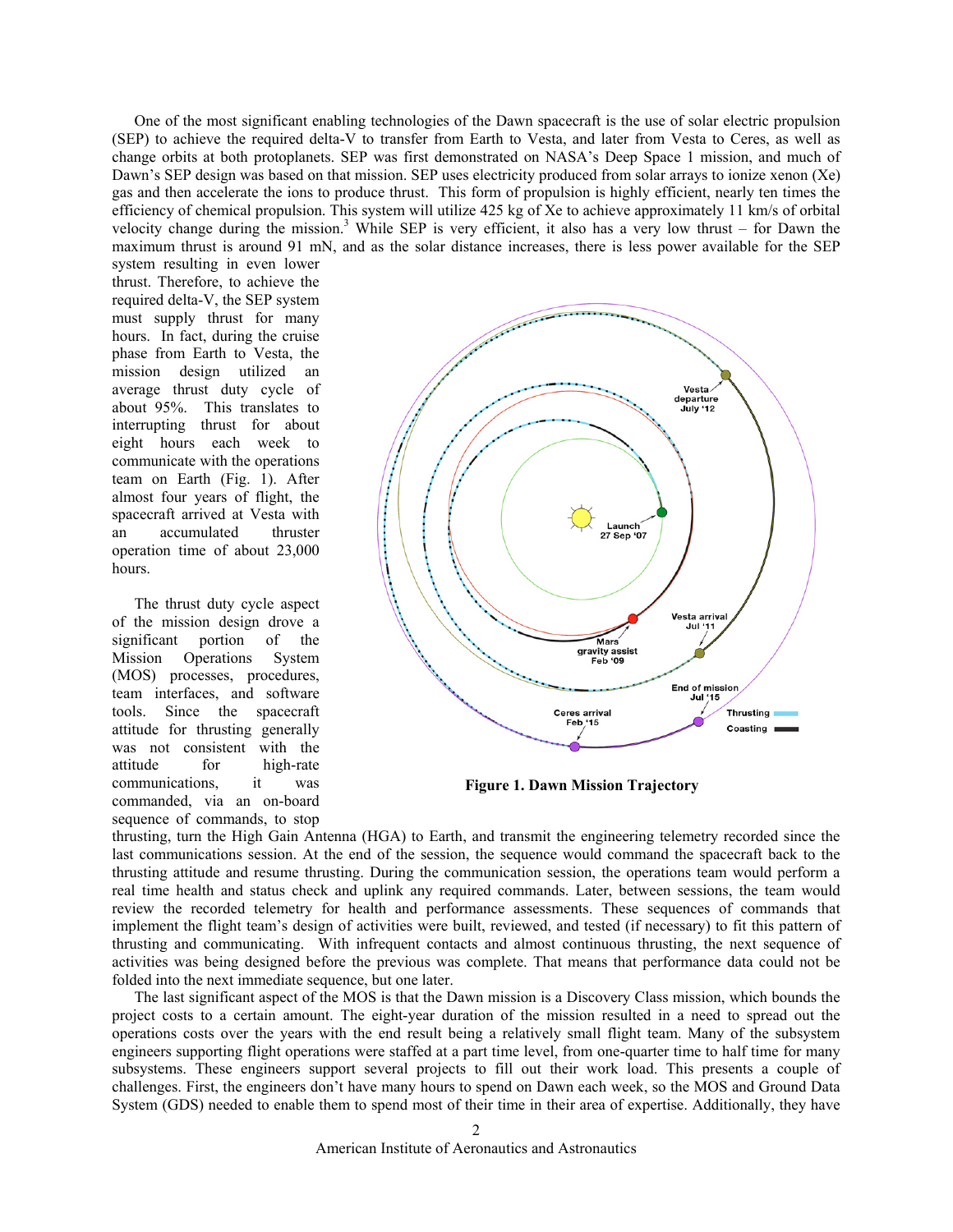multiple project commitments, which required the work schedule on Dawn to have some flexibility to work around their other commitments.

This paper will first describe the initial cruise operations processes and schedule. It will also discuss the significant operations aspects that those processes captured. Next, the early lessons will be discussed and how they led to improvements in the processes and tools to lessen the operations team's workload. With the cruise operations in hand, operations at the asteroid Vesta, and the associated challenges in both the operational pace and the ramifications of orbiting a previously unvisited, uncharted body, will be discussed. The solutions to these challenges will be presented, along with the suitability of those solutions to the remainder of the mission to Ceres. Finally, the benefits of the process improvement and tool automation will be presented.

#### **II. Cruise Operations**

Throughout the mission, the operations team has two primary tasks, and one contingency task. The first primary task is the uplink process. Many sub-teams within the MOS contribute to the uplink process to build, test, and review sequences of commands to be uplinked to the spacecraft. These sequences are designed to achieve particular tasks such as communicating with stations on Earth, performing engineering maintenance on the spacecraft, or firing one of the ion thrusters to propel the spacecraft to Vesta. The second primary task is the downlink process. Again, there are several sub-teams that utilize the data from the spacecraft, but the Spacecraft Engineering Team (SCT) is primarily responsible for assessing the health, safety, and performance of the spacecraft. The downlink process involves getting the data from the spacecraft to the engineers in a format that is useful to them, analyzing the data, and reporting the results. The contingency task is anomaly resolution. This can range from something as minor as losing telemetry data because of bad weather to something as serious as an unplanned computer reset. By making the uplink and downlink processes as efficient as possible, the engineers have more time to spend analyzing the contingencies and recovering the spacecraft back to normal operations.

### **A. Uplink Process**

As was discussed earlier, early cruise operations were defined by near continuous thrusting, with one HGA contact a week. There were several steps required to build a typical sequence, which was four weeks in duration (after several months of cruise operations, the sequences grew to five weeks). Fig. 2 shows the high level steps in the process. First, the Deep Space Network (DSN) schedule must be completed by the Multi-Mission Resource Scheduling Services (MRSS) team, which dictates when the HGA contacts occur. Step 2 shows the SCT providing turn duration and power predicts based on the extended design of the previous sequence. The Mission Planning and Sequencing Team (MPST) used the DSN schedule and a rough prediction of turn durations to determine when to start and stop thrusting in step 3, which were then delivered to the navigation team (Nav). The navigation team designed the thrust activity using these start and stop times and power predictions that indicate how much power was available for the Ion Propulsion System (IPS) thruster. Nav produced a thrust vector file (TVF) that indicated the thrust start/stop times, thrust direction, and throttle level in step 4. An interesting aspect of low thrust missions is that the immediate thrust design (or loss of thrust because of an anomaly) affects thrusting in the future, so when Nav designed the next thrust sequence, they made a detailed design for the current sequence plus two more, as well as a rough design of all the thrusting to Vesta. Then, in step 5, MPST uses the thrust start/stop times from step 3 and the throttle level from step 4 to build the thrust sequence. While that was in progress the SCT processed the TVF into a file that controlled the thrust pointing to be uplinked to the spacecraft in step 6. It is not until step 7 where all of the teams reviewed the products to ensure consistency in the design. If the sequence passes review, it was uplinked in step 8, otherwise it returned to a previous step, which depended on the type of error. This process was spread over several weeks to allow adequate time for each step as well as fit around the schedules of team members with limited hours on the project. As shown in Fig. 2, the Nav design of thrusting and the thrust sequence start with the same inputs, but do not have an automatic process to ensure consistency. This required extra time in the process to review the products, and be able to rebuild the products if an error was found.

#### **B. Downlink Process**

On the downlink side, the weekly contacts provided a consistent operations pace. Even so, from the beginning of the mission there was a drive to automate as much of the process as possible to allow the subsystem experts to focus their energy on their area of expertise, not spending time getting the data from the server. There are two main aspects of downlink analysis – real time health and status, and long-term performance. Since the spacecraft only communicated with Earth once a week, during each contact there was real time telemetry with the current status of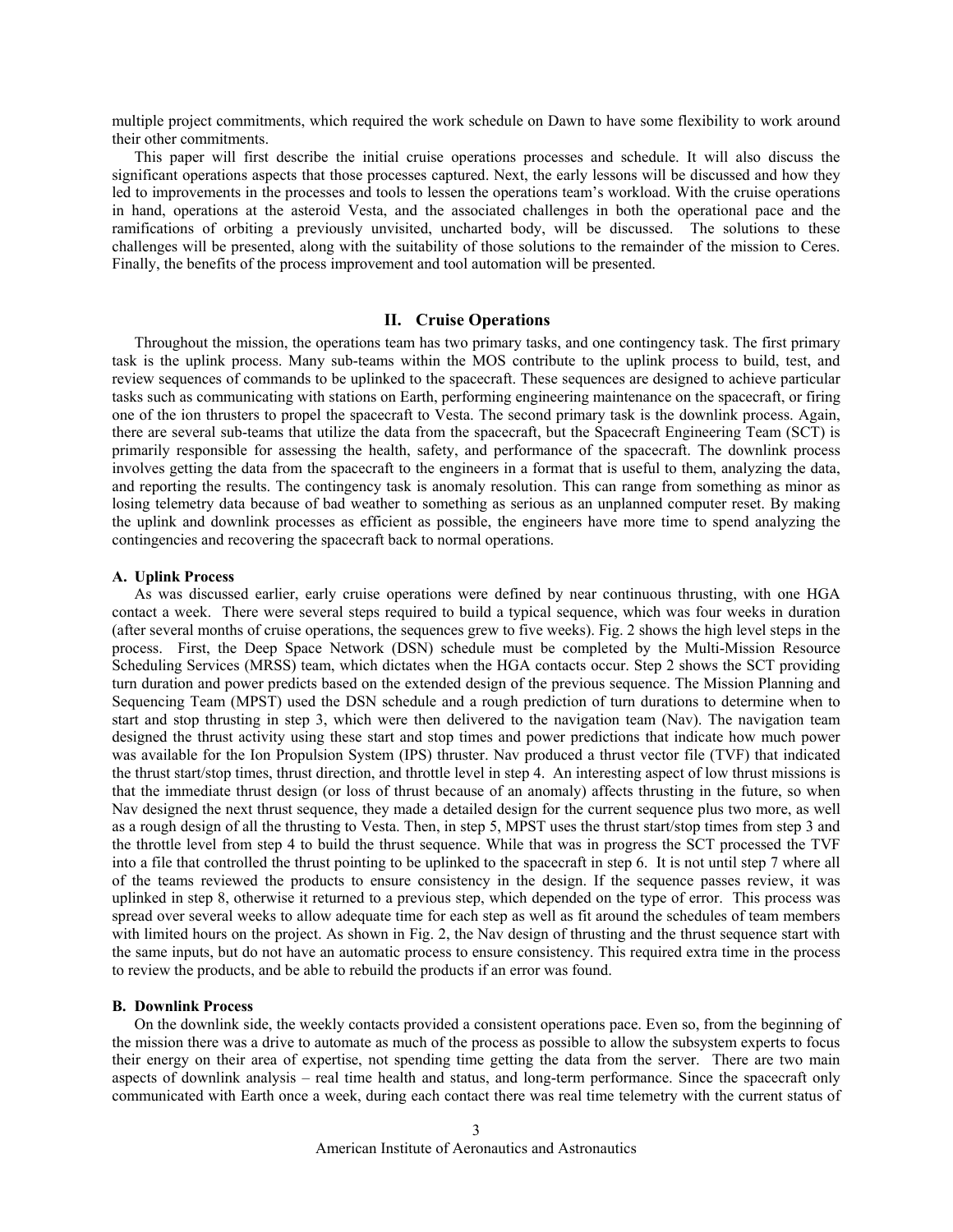

**Figure 2. Simplified Uplink Process** 

the spacecraft and playback data from the previous week. The playback data include all of the data recorded since the previous contact. The immediate health and status was monitored with a process called Automatic Alarm Notification (AAN), which sends a page and an email to the systems engineers on call if any telemetry channel exceeds its red alarm limits. Red alarm limits were set such that they would provide the operations team an alert when a channel is out of range, but before it is critical. For example, temperature alarms are set 5 degrees C inside of the on board fault protection (FP) limits. This provides enough room for the system to operate without triggering false alarms, yet still provides an alert before fault protection takes action. Additionally, engineers would analyze the real time data to spot-check the performance.

To address the need to review the playback data, the GDS team developed tools to query telemetry and plot data where the user provides the time range of interest, a file that defines the list of channels to plot, and an email address to email a PDF (Portable Document Format) of the plotted data. This specific tool was written in the Perl scripting language and handled the interfaces with the telemetry servers and the plotting routine. While this was a good start, it still required each team member to set up their own individual runs of the tool – that means looking up the start and end times of the DSN contact period, waiting until after the contact completes and starting the run. The first improvement on this tool was a wrapper script, also in Perl, that read in a list of plots and who to email them to. This tool was then set up to run after the weekly contacts and every member of the team automatically received plots of their data in their email as they became available. At this point it was still a manual process to setup the schedule to run the process for every contact in a sequence. Finally, these plots were reviewed manually to identify any issues in the data. This can be time consuming and requires diligence to not miss something.

As the engineers developed an improved understanding of how to look at their data and observed how the spacecraft operates, two new tools were developed. The first addressed the need to have running statistics of the plotted data from the beginning of the mission. The SEP nature of the mission resulted in two major operating modes – ion thrusting or not, plus the transition from not thrusting to thrusting. The major differences between these modes are the attitude control mode, the power used by the spacecraft, and the thermal environments. When not thrusting, the spacecraft is typically quiescent with the HGA pointed at Earth and only consuming about 800W of power. Solar pressure provided the only significant external disturbance torque on the spacecraft. When transitioning to thrusting, the spacecraft turns to point the ion thruster in the appropriate direction and the ion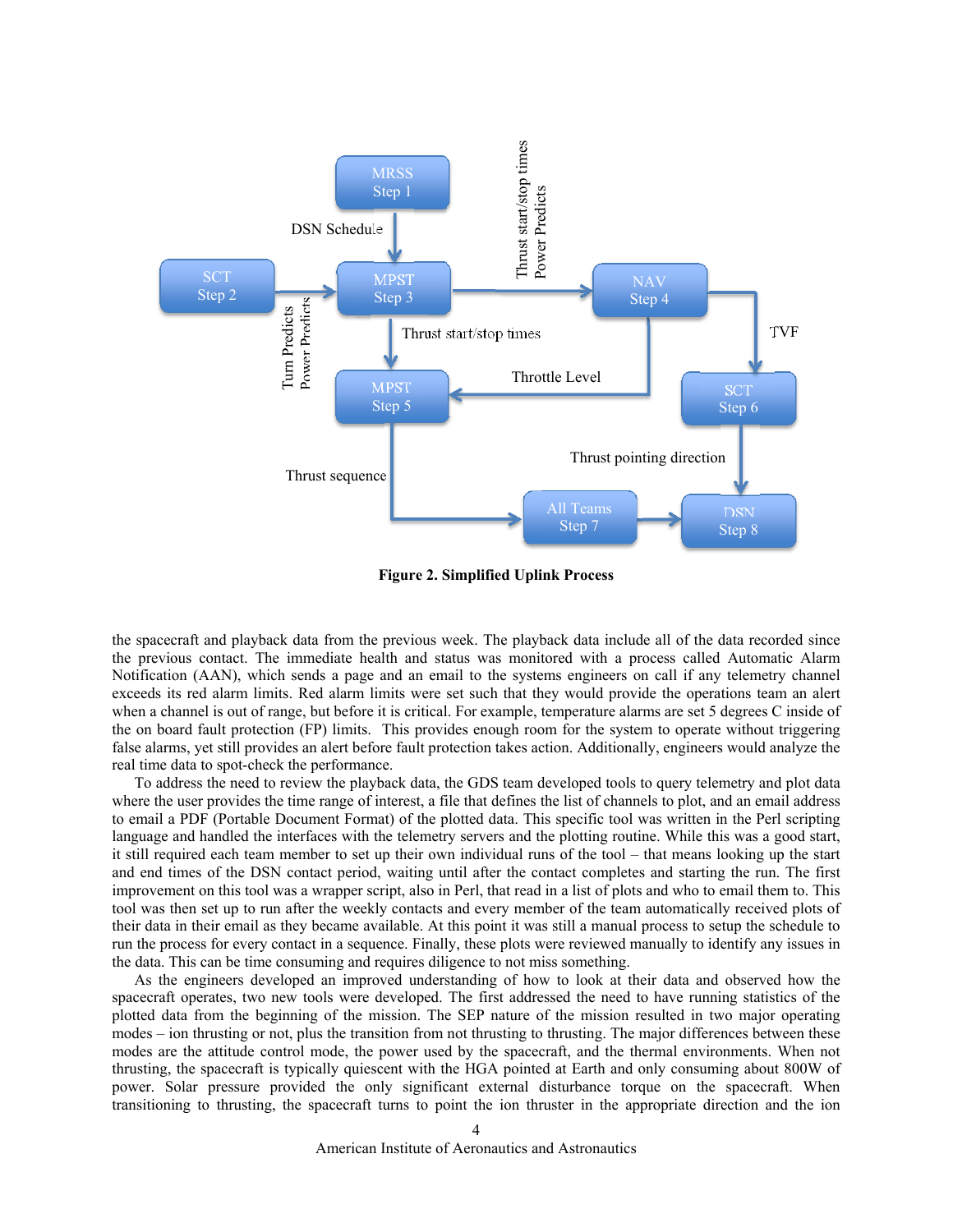thruster is pre-heated which begins flowing xenon from the tank through the feed system to the thruster. After thrusting begins, the power supplies that can provide up to 2,300W to the ion thruster begin to warm, the ion thruster warms, and power system provided up to 3,100W of power for the total spacecraft load. The ion thruster is gimbaled to apply the force through the null torque location, but the ion beam also creates a swirl torque on the spacecraft as it exits the thruster.<sup>3</sup> The team found itself comparing many statistics from week to week trying to answer questions like: What was the hottest temperature seen? What was the average power while thrusting? How do the heater duty cycles compare while thrusting and not thrusting? This resulted in a software tool that provided trend data along with the plots that were already being generated. The trend data consisted of the minimum and maximum values for the week and the mission, as well as the time averaged value and the previous week's time averaged value. All of these parameters were also binned into not thrusting, start up, and thrusting. This provided the engineers a quick reference to see if a temperature spike seen during startup was trending up or not, how the average power consumption while thrusting compared to the prediction, how the heater duty cycles compare between the three phases, or any number of other details.

Another new software tool addressed the need to automatically review the data for expected values – this is similar to the alarm system, but applies limits that help assess the state as opposed to indicating an urgent problem. Since the engineers found themselves reviewing data that behaved in predictable ways, this tool was developed to apply a set of rules to the telemetry data and report the results. This tool accepted the same data file that was used to plot and trend the data, as well as a rules file. The rules file contains definitions of rules that have a name, severity level, and a constraint. The constraints can be comparisons like greater than, less than, equal to, not equal to, change, change by n. For example, a rule can be defined to determine if a channel does not equal a specific value, or changes by more than 5. The output is written to a file and can be configured to only output data that violates rules. Both of these tools were then integrated into the batch process that queries and plots data so now the engineers receive an email containing attachments of the plotted data, trend data, and rule checks, as well as the rule summary in the body of the email. This allows them to quickly scan their email to see if there are any unexpected data values that need investigation instead of opening each plot file and manually reviewing each trace to check simple parameters. This increase in efficiency allowed the engineers to focus on other tasks.

### **III. Vesta Operations**

#### **A. Uplink Process**

## *1. Thrust Sequence Development*

Leading up to operations at Vesta, it became apparent that several improvements would be required for both the uplink and downlink process. To begin with, the thrust design cycle time needed to be shortened to achieve more accurate maneuver delivery. While in cruise, each individual thrust sequence design addressed the very well known gravitational effects of the solar system and did not require great accuracy because the trajectory around the sun was changing slowly and errors could be made up in the next design. In fact, with the long sequence design cycle (approximately four weeks) and the long sequence duration (four to five weeks), the thrust designs were being completed before most of the previous sequence had even executed which meant that the current design could not account for maneuver execution error. However, in order to perform science data acquisitions, very specific orbits needed to be achieved. In addition to maneuver execution error, Vesta's gravity field had not been measured prior to arrival, and needed to be determined while maneuvering around the body. As the spacecraft approached the body, the gravity field of Vesta started having a larger influence on the spacecraft's orbit, but the navigation team only had a very preliminary model of the gravity field based on perturbations on other asteroids and Mars and relatively low resolution images from the Hubble Space Telescope. While determining the spacecraft's orbit, errors could not be isolated from uncertainty in the gravity field or execution error. By shortening thrust sequence design timeline, the time from the orbit determination to the maneuver execution would also be shorter, and the error in the actual orbit could not grow large enough to become problematic to achieve the required science orbits. A by-product of this change was more frequent DSN contacts during the thrusting periods.

In order to compress the thrust sequence build timeline, several process improvements were made. First, the sequence designs were split into thrust windows and non-thrust windows. Then, the interfaces between these windows were rigorously defined. For example, an HGA contact period would start with commands to turn to point the HGA at Earth, followed by data playback commands. These contacts were in the non-thrust windows and collectively known as the background sequence, which lasted about three weeks. The end of the contact was marked by a comment in the sequence. This allowed the non-thrusting part of the sequence to be built early with plenty of time to review. Then, during the accelerated thrust build, the thrust sequences were added. These sequences were designed to start from a known state (HGA pointed at Earth), and return the spacecraft to a known state, and were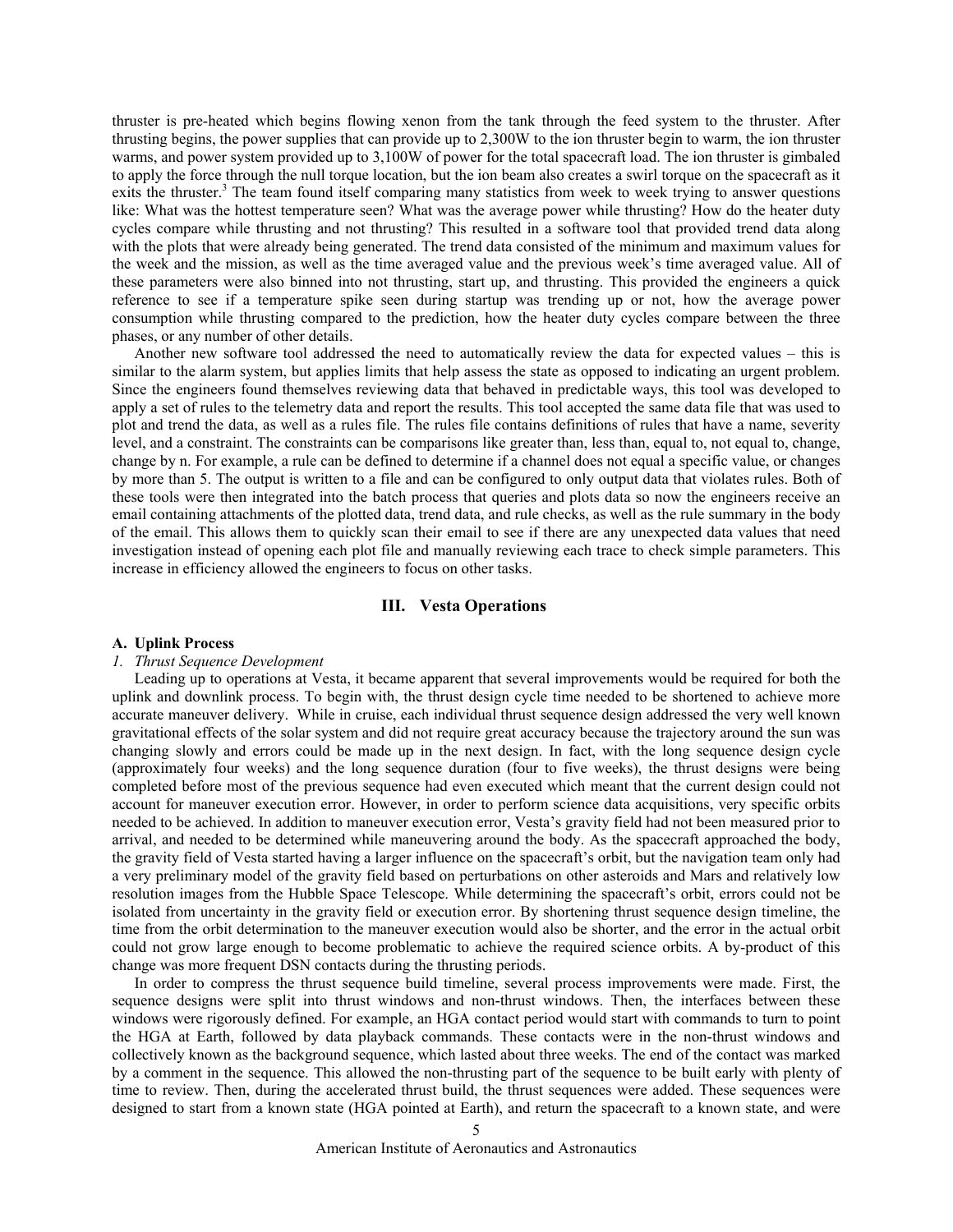guaranteed to not overlap the non-thrust windows. The thrust sequences were only two to five days in duration and were modeled with the longer background sequence as each thrust design was completed.

All of this was enabled by developing a timing file that all of the teams used to build their products. So, early in the process, MPST built the initial background sequence based on the timing file. This background sequence contained all of the activities except for the thrust activities, leaving empty windows for the maneuvers. The teams reviewed these products in about four days. Then Nav would start the thrust design about three days before the start of the maneuver, again using the timing file to dictate when thrusting was allowed. Next, Nav delivered the TVF, which the SCT used a Perl script to process and build the thrust sequence. This script encoded all of the interfaces between thrust and non-thrust windows so that the thrust sequence would start and end consistently with the background sequence. MPST then modeled the thrust sequence with the background sequence and all of the teams reviewed the products. Fig. 3 outlines the process. Since the only new aspect of the model was the thrust sequence,



**Figure 3. Thrust Uplink Process** 

the review process was streamlined and completed in four hours. The entire thrust sequence design could now be completed in three workdays, or even 48 hours by utilizing non-work hours. By developing rules to control the interfaces with the thrust windows, encoding those rules in a script, and then testing the script rigorously when development time was available before arrival at Vesta, it ensured that the thrust sequence could be built correctly in a very quick turn around. The reliability of this process was essential because there would not be time to rebuild the thrust sequence if errors were detected. This process was used on about 25 thrust sequences so far, and no errors have been encountered.

#### *2. Science Sequence Development*

Furthermore, science operations, which involved pointing the science instruments at Vesta to acquire data and then turn the HGA to Earth and play it back, made the sequencing process more complex. Not only were there more commands being issued, but three separate instrument teams provided inputs to the sequences, involving more people in the process. Also, the science observations in two of the science phases were timed such that the data were acquired when the spacecraft was over the lit surface and played back when the spacecraft was over the dark side. This resulted in the sequences being sensitive to the phasing of the orbit. Again, with the uncertainty in the gravity field coupled with maneuver execution error, the final timing of the sequences needed to be adjusted as late as possible. This was accomplished by constructing the sequences relative to epochs. For example, the time to issue a command was not defined as 4pm on Tuesday, but instead was five minutes after the  $15<sup>th</sup>$  descending equator crossing. The sequences were then built and reviewed with a reference trajectory over a span of about two weeks. Then, three days before the sequences were to begin executing, the epochs were updated to refine the timing based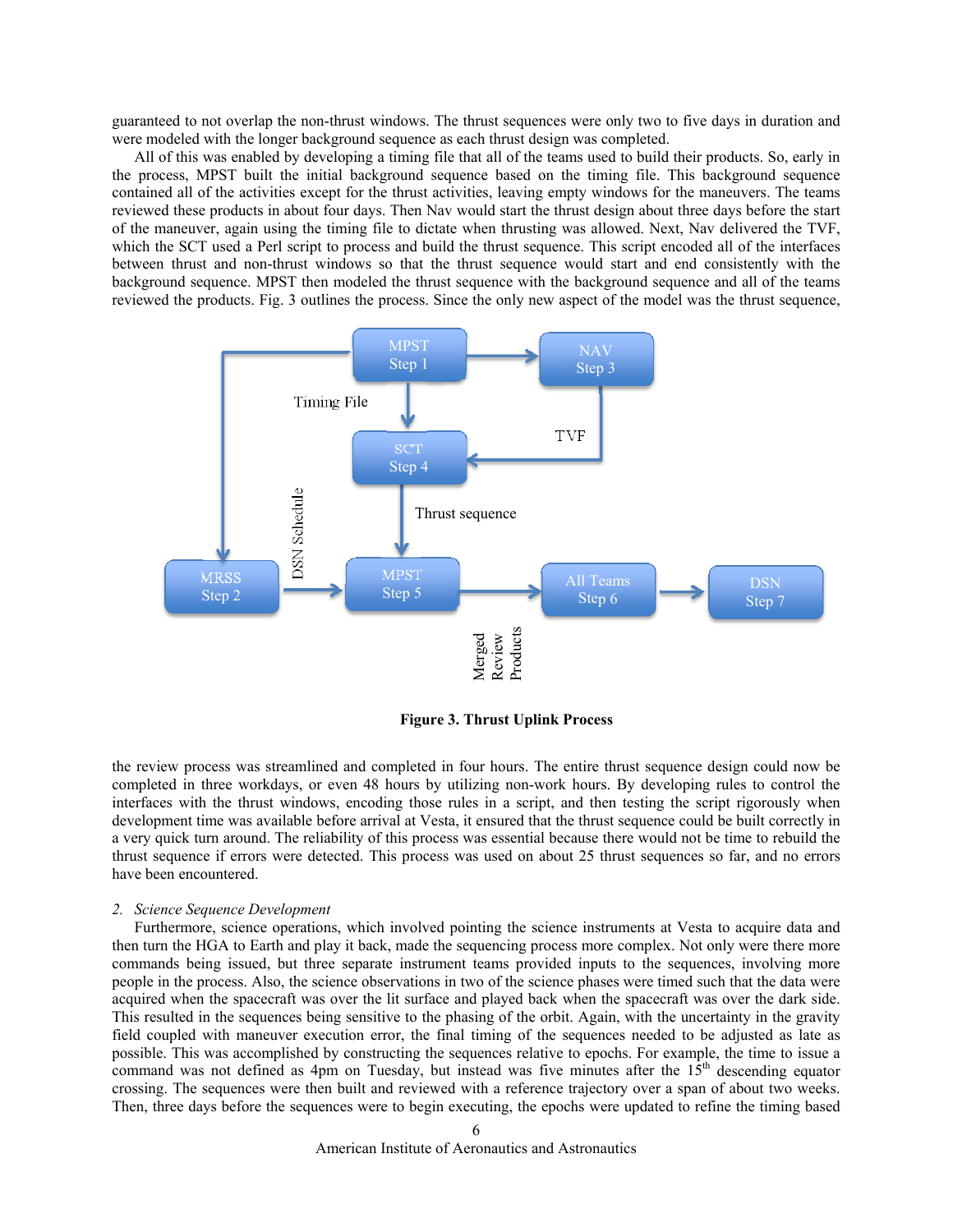on the latest orbit knowledge. The process to change the epochs was completely software driven, reducing the risk of introducing errors. Also, the epoch definitions were stored in a separate file from the sequence commands, providing a clear mechanism to prevent errors from being introduced at the last minute. This step concluded with a full team review in less than eight hours. Without using the epoch process, this last minute timing shift could not have been completed reliably in such a short time – it would have required five to seven workdays, instead of three, which would have resulted in larger timing errors relative to the actual spacecraft orbit. While these errors would not have been unsafe, they would have wasted resources because the sequence would image the dark side of Vesta and the overall science return of the mission would have been reduced.

#### **B. Downlink Process**

With the more frequent contacts during the thrust periods and the science phase contacts being coupled to the orbit period, the downlink analysis process needed to be streamlined further. The three orbital altitudes that were used in the mission had periods of 69 hours (Survey Orbit), 12.3 hours (High Altitude Mapping Orbit (HAMO)) and 4.3 hours (Low Altitude Mapping Orbit (LAMO)). Therefore, the first altitude had a 34 hour contact every 69 hours (almost three days) and the second altitude had a 5.5 hour contact every 12.3 hours (two contacts per day!). The third altitude changed the observation strategy from observing on the lit side and playing back on the dark side every orbit to collect over 2000 hours of nadir pointed data with the GRaND instrument, resulting in contacts three times a week, on Monday, Tuesday, and Friday. This seemingly odd pace was chosen to fit in the thrust design cycle for orbit maintenance so the work occurred during the workweek.

The first process improvement was to create conditional red alarm limits. Normal red alarm limits compare the value of the channel to fixed limits. Conditional limits were designed to change the limits based on a particular state. For example, telemetry for a particular unit may be produced, even if the unit is off and not producing any valid data. The system telemetered this data, even though it was not realistic and not consistent with the operational state of the unit. Since the red alarms are designed for the operational state, the non-realistic values would have tripped red alarms. Earlier in the mission, the SCT manually changed the red alarm limits when the status of various units changed. This was both tedious and introduced a lag in the system because the on board FP system could autonomously change the state of the system. Additionally, the science instruments utilized many more state dependent limits where the state was changed regularly by the sequences. The conditional limits used a function in the ground software to set a red alarm limit, or enable or disable red alarms altogether, based on the value of a different channel. For example, if the nominal range of channel A is from 4.5 to 5.5, but only if channel B is equal to 'ON,' then the code would monitor channel B and when it changes to 'ON,' it set the red alarm limits of channel A to 4.5 to 5.5, and when channel B changes to 'OFF,' it disables the red alarm for channel A. This update both reduced workload and increased the robustness of the health and safety monitoring.

The increased frequency of contacts drove several more evolutionary improvements. First was development of an automatic scheduler that scheduled the telemetry processes based on the sequence products. While the scheduling task didn't take a lot of time to do during cruise, the increased pace at Vesta would have increased the time required to perform it because one, there were more contacts, and two, those contacts were irregularly scheduled. This scheduling tool then read from the products the actual times of all of the contacts and playback times to automatically schedule the appropriate tasks at the correct times. Since some of the health and status monitoring required a human to review data in real time, a more automated check was required to reduce the amount of data that an engineer needed to review in real time, resulting in increased robustness and reduced workload. For example, the HAMO orbit had two contacts every day, which would have required staffing off of normal work hours every day for about a month. This was addressed by developing a script that would query telemetry near the beginning of a contact and create a status email containing the status of critical channels and results of the rule checking tool that was developed in cruise. While it still required some review, it was much more streamlined and didn't require the on call engineer to log in until after the automated check found an issue.

Another area of concern was the science data recording and playback volumes. Since the FC and VIR instruments could collect much more data than could be played back in a single contact, managing the data on board was paramount. While there were sequence design tools to address the planning, it was difficult to see how the actual performance matched the plan. Since the telemetry was very context sensitive and didn't require immediate review, an automated rule checking tool was not appropriate, and the human eye/brain computer can analyze a plot much quicker than being able to define an algorithm to do the checking. However, the behavior of the telemetry data did not lend itself to auto-scaling on a plot for a variety of reasons, which made the automated plots almost useless. Once again, a script was developed to query the telemetry after every pass and intelligently set up the plots with appropriate scales to be able to visualize the data management. This script became another entry in the automatic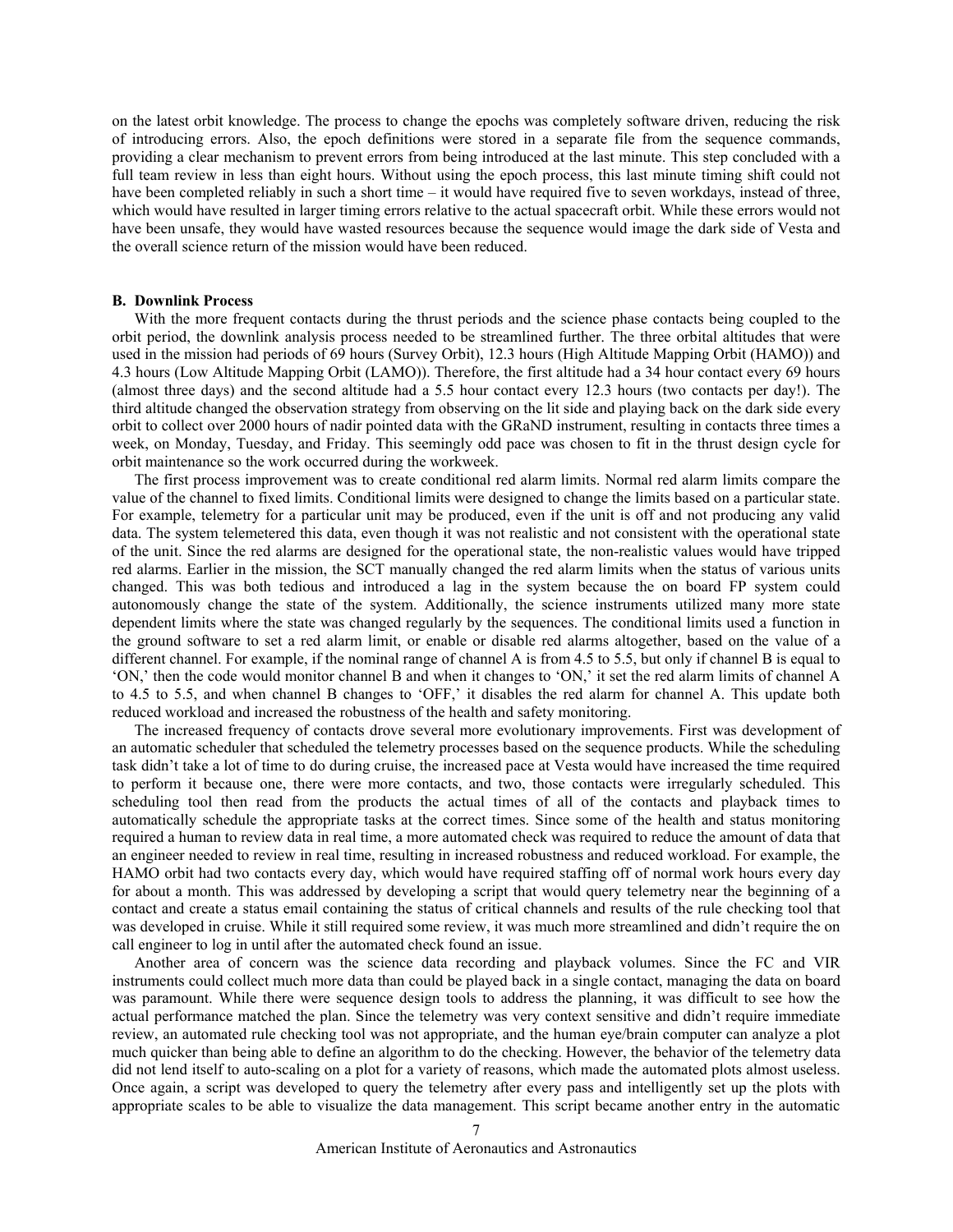scheduler, along with the status report, and the batch plots developed in cruise. Without the automatic scheduler, too many hours would have been spent scheduling all of these various reporting tools.

The last, for now, improvement was to automate a thrust execution report based on the IPS telemetry. This was again driven by the need to improve the maneuver execution as much as possible while at the asteroid. Throughout cruise and even early Vesta operations, the navigation team did not require a reconstructed thrust performance report, but in order to meet the requirements to get to the lower orbits, Nav requested a reconstruction after every engineering data playback. Up until then, the reconstruction was manual and relied on engineering judgment to assess the impact of transients, which would have required an engineer to do the analysis at any time of any day. An effort was made to be able to perform this function 'lights out' and specific algorithms were defined that could be coded in Perl. This tool was then developed, and automatically scheduled to provide the reconstructed report without a human in loop within two hours of the data playback. This was especially useful to prevent requiring the IPS engineer to be available to process the data at any time of day, and provided reliable reconstructions helping to improve the maneuver deliveries.

#### **IV. Conclusion**

Making these improvements in both uplink and downlink processes enabled the small operations team on the Dawn project to achieve the tremendous science return, which has exceeded the requirements. These improvements greatly improved the robustness of the processes and allowed the team to focus on the new and unexpected issues that arose transitioning from cruise to science operations. There were many spacecraft configuration changes that were new experiences in flight that required the attention of the team to assess and adjust based on performance. Many of these have already been documented by the project as lessons learned and will form the building blocks for the remainder of the mission. For example, the improved thrust sequence build process will be incorporated into the cruise phase from Vesta to Ceres, as well as the automated scheduling tools.